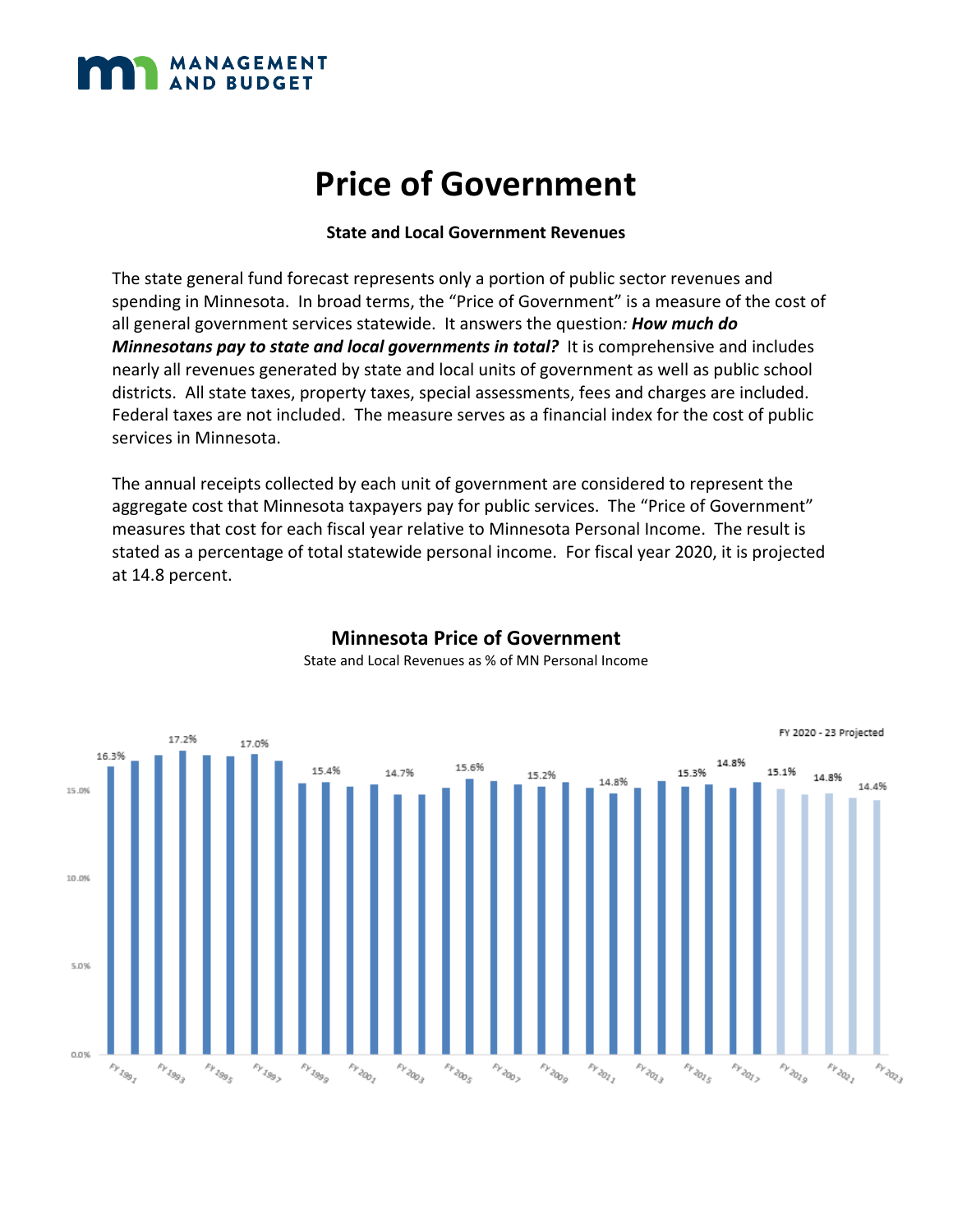

Because the price of government focuses on revenues collected by the state, local governments and school districts, it is designed to be a performance measure for both taxpayers in general and policymakers during the budget development process.

The following table shows the revenues collected at each level of government, excluding federal grants and excluding intergovernmental revenues such as state aid to school districts, cities and counties. The results are called "own source" revenues and represent the taxes, fees and charges at each level of government.

| (5 in millions)                                                     |                      |                                   |                      |                                   |  |  |  |  |  |  |  |
|---------------------------------------------------------------------|----------------------|-----------------------------------|----------------------|-----------------------------------|--|--|--|--|--|--|--|
|                                                                     | Projected<br>FY 2020 | <b>Percent of</b><br><b>Total</b> | Projected<br>FY 2021 | <b>Percent of</b><br><b>Total</b> |  |  |  |  |  |  |  |
| <b>State Revenues</b>                                               |                      |                                   |                      |                                   |  |  |  |  |  |  |  |
| <b>Tax Revenues</b>                                                 | \$27,086             |                                   | \$28,280             |                                   |  |  |  |  |  |  |  |
| <b>Non-Tax Revenues</b>                                             | 4,217                |                                   | 4,166                |                                   |  |  |  |  |  |  |  |
| <b>Total State Revenues</b>                                         | 31,303               | 61%                               | 32,446               | 61%                               |  |  |  |  |  |  |  |
| <b>Local Non-School Revenues</b>                                    |                      |                                   |                      |                                   |  |  |  |  |  |  |  |
| <b>Tax Revenues</b>                                                 | 7,652                |                                   | 8,044                |                                   |  |  |  |  |  |  |  |
| <b>Non-Tax Revenues</b>                                             | 7,920                |                                   | 8,191                |                                   |  |  |  |  |  |  |  |
| <b>Total Local Non-School Revenues</b>                              | 15,572               | 31%                               | 16,235               | 31%                               |  |  |  |  |  |  |  |
| <b>School District Revenues</b>                                     |                      |                                   |                      |                                   |  |  |  |  |  |  |  |
| <b>Tax Revenues</b>                                                 | 3,090                |                                   | 3,293                |                                   |  |  |  |  |  |  |  |
| <b>Non-Tax Revenues</b>                                             | 979                  |                                   | 995                  |                                   |  |  |  |  |  |  |  |
| <b>Total School District Revenues</b>                               | 4,070                | 8%                                | 4,289                | 8%                                |  |  |  |  |  |  |  |
| <b>Total Own Source Revenues</b>                                    | \$50,945             |                                   | \$52,970             |                                   |  |  |  |  |  |  |  |
| <b>Minnesota Personal Income</b>                                    | \$345,035            |                                   | \$357,558            |                                   |  |  |  |  |  |  |  |
| <b>Governmental Revenue as Percent of</b><br><b>Personal Income</b> | 14.8%                |                                   | 14.8%                |                                   |  |  |  |  |  |  |  |

**Own Source Revenues**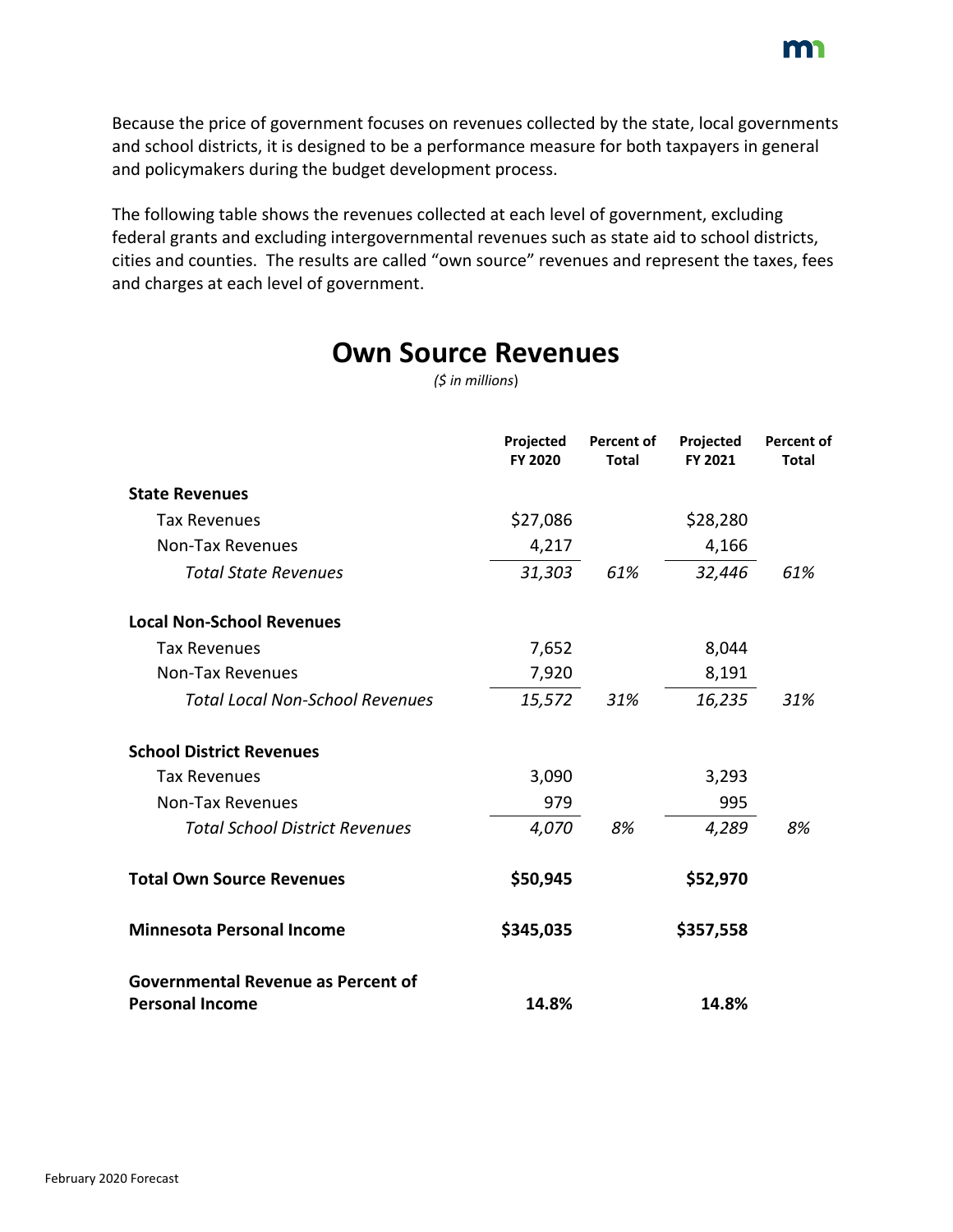In FY 2020, of all payments Minnesotans will make in taxes, fees and charges, the state will collect 62 percent. Counties, cities, and townships will collect about 30 percent, while school districts will collect about 8 percent. However, once intergovernmental aids are considered, the state will spend only 36 percent of the total while non-school local governments will spend 37 percent, and school districts will spend 27 percent.



A table showing price of government data follows. It includes major taxes and other revenue sources for FY 2010 through FY 2023 shown by level of government.

Personal income data is obtained from the Bureau of Economic Analysis. Minnesota Personal income is the income that Minnesota residents get from paychecks, employer-provided supplements such as insurance, business ownership, rental property, Social Security and other government benefits, interest, and dividends.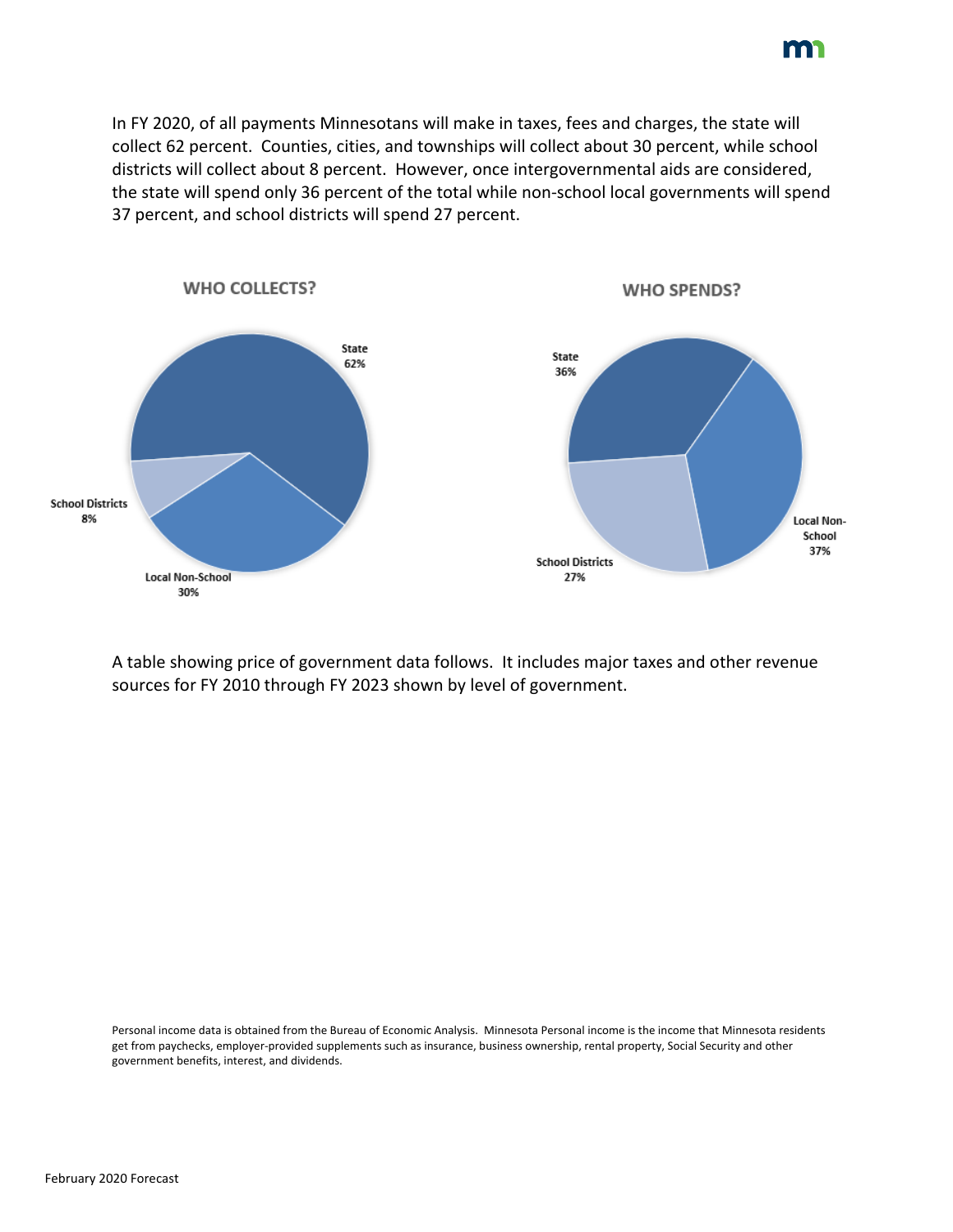| (\$ in Thousands)                         | Actual<br><b>FY 2010</b> | Actual<br>FY 2011 | Actual<br>FY 2012 | Actual<br>FY 2013 | Actual<br><b>FY 2014</b> | Actual<br>FY 2015 | Actual<br>FY 2016 | Actual<br>FY 2017 | Actual<br><b>FY 2018</b> | Actual<br><b>FY 2019</b> | Projected<br><b>FY 2020</b> | Projected<br><b>FY 2021</b> | Projected<br>FY 2022 | Projected<br><b>FY 2023</b> |
|-------------------------------------------|--------------------------|-------------------|-------------------|-------------------|--------------------------|-------------------|-------------------|-------------------|--------------------------|--------------------------|-----------------------------|-----------------------------|----------------------|-----------------------------|
| <b>State Revenues</b>                     |                          |                   |                   |                   |                          |                   |                   |                   |                          |                          |                             |                             |                      |                             |
| Tax Revenues:                             |                          |                   |                   |                   |                          |                   |                   |                   |                          |                          |                             |                             |                      |                             |
| Individual Income Tax                     | 6,530,958                | 7,529,204         | 7,972,460         | 9,012,500         | 9,659,554                | 10,403,481        | 10,738,906        | 10,931,165        | 11,783,500               | 12,405,417               | 12,492,600                  | 13,495,300                  | 13,688,700           | 14,171,000                  |
| <b>General Sales Tax</b>                  | 4,430,792                | 4,686,836         | 4,959,128         | 5,065,744         | 5,368,451                | 5,482,099         | 5,597,268         | 5,787,027         | 5,943,479                | 6,273,252                | 6,575,044                   | 6,773,449                   | 6,988,982            | 7,204,534                   |
| Corporate Income Tax                      | 663,505                  | 924,613           | 1,044,159         | 1,280,743         | 1,278,209                | 1,455,275         | 1,473,097         | 1,205,379         | 1,314,525                | 1,660,015                | 1,589,248                   | 1,524,832                   | 1,601,949            | 1,638,317                   |
| <b>Gasoline &amp; Special Fuels Taxes</b> | 826,753                  | 849,534           | 845,177           | 857,362           | 877,702                  | 889,252           | 900,382           | 911,548           | 926,730                  | 937,793                  | 934,200                     | 929,500                     | 923,700              | 914,500                     |
| Motor Vehicle License Tax                 | 531,551                  | 557,175           | 580,240           | 623,210           | 652,951                  | 687,115           | 702,306           | 752,889           | 781,868                  | 803,633                  | 843,752                     | 877,440                     | 903,699              | 930,747                     |
| <b>Motor Vehicle Sales Tax</b>            | 453,563                  | 506,035           | 558,379           | 597,785           | 640,272                  | 694,265           | 714,496           | 754,284           | 772,358                  | 809,852                  | 855,400                     | 882,100                     | 924,100              | 966,800                     |
| <b>Statewide Property Tax</b>             | 766,831                  | 766,926           | 799,333           | 811,388           | 835,554                  | 838,080           | 853,780           | 858,389           | 811,376                  | 810,627                  | 787,515                     | 774,358                     | 767,814              | 767,821                     |
| <b>Health Care Taxes</b>                  | 525,153                  | 546,903           | 484,278           | 513,763           | 525,318                  | 554,751           | 584,236           | 613,550           | 644,876                  | 675,936                  | 685,248                     | 671,164                     | 706,459              | 745,095                     |
| All Other Taxes                           | 1,327,011                | 1,358,831         | 1,434,307         | 1,419,267         | 2,017,761                | 2,056,285         | 2,118,984         | 2,151,116         | 2,206,831                | 2,298,724                | 2,322,648                   | 2,351,789                   | 2,403,512            | 2,468,051                   |
| <b>Subtotal - State Taxes</b>             | 16,056,117               | 17,726,057        | 18,677,461        | 20,181,762        | 21,855,772               | 23,060,603        | 23,683,455        | 23,965,347        | 25, 185, 543             | 26,675,249               | 27,085,655                  | 28,279,932                  | 28,908,915           | 29,806,865                  |
| Non-Tax Revenues:                         |                          |                   |                   |                   |                          |                   |                   |                   |                          |                          |                             |                             |                      |                             |
| Fees & Charges                            | 1,265,434                | 1,285,126         | 1,205,344         | 1,222,131         | 1,180,866                | 1,138,905         | 1,169,798         | 1,233,836         | 1,210,996                | 1,168,979                | 1,258,481                   | 1,251,117                   | 1,256,779            | 1,229,213                   |
| <b>Investment Earnings</b>                | 75,683                   | 68,572            | 72,194            | 77,114            | 84,431                   | 93,588            | 123,734           | 158,871           | 209,640                  | 333,780                  | 305,449                     | 294,913                     | 290,733              | 294,041                     |
| <b>Post-Secondary Tuition</b>             | 1,447,977                | 1,598,637         | 1,630,000         | 1,674,300         | 1,678,700                | 1,629,700         | 1,640,893         | 1,655,173         | 1,681,092                | 1,697,717                | 1,723,597                   | 1,723,597                   | 1,723,597            | 1,723,597                   |
| <b>Tobacco Settlements</b>                | 168,297                  | 169,375           | 166,861           | 170,060           | 175,399                  | 170,747           | 171,238           | 168,226           | 166,931                  | 162,765                  | 154,254                     | 154,241                     | 154,447              | 148,792                     |
| All Other Resources                       | 760,955                  | 777,684           | 854,442           | 906,671           | 1,173,559                | 920,233           | 1,307,886         | 1,221,815         | 2,140,268                | 882,107                  | 775,067                     | 742,219                     | 764,203              | 756,452                     |
| Subtotal - State Non Tax Revenues         | 3,718,346                | 3,899,394         | 3,928,841         | 4,050,276         | 4,292,955                | 3,953,173         | 4,413,549         | 4,437,921         | 5,408,927                | 4,245,348                | 4,216,848                   | 4,166,087                   | 4,189,759            | 4,152,095                   |
| Subtotal - State Own Source Revenues      | 19,774,463               | 21,625,451        | 22,606,302        | 24,232,038        | 26,148,727               | 27,013,776        | 28,097,004        | 28,403,268        | 30,594,470               | 30,920,597               | 31,302,503                  | 32,446,019                  | 33,098,674           | 33,958,960                  |
| <b>Federal Grants</b>                     | 9,725,606                | 9,756,757         | 8,486,104         | 8,808,041         | 9,409,547                | 10,564,728        | 10,930,643        | 10,987,402        | 11,976,329               | 11,825,013               | 13,478,407                  | 13,038,733                  | 14,094,243           | 14,561,763                  |
| <b>TOTAL STATE REVENUES</b>               | 29,500,069               | 31,382,208        | 31,092,406        | 33,040,079        | 35,558,274               | 37,578,504        | 39,027,647        | 39,390,670        | 42,570,799               | 42,745,610               | 44,780,910                  | 45,484,752                  | 47,192,917           | 48,520,723                  |
|                                           |                          |                   |                   |                   |                          |                   |                   |                   |                          |                          |                             |                             |                      |                             |

**State & Local Revenues**

### **as a Percent of Personal Income**

November 2019 Forecast

1

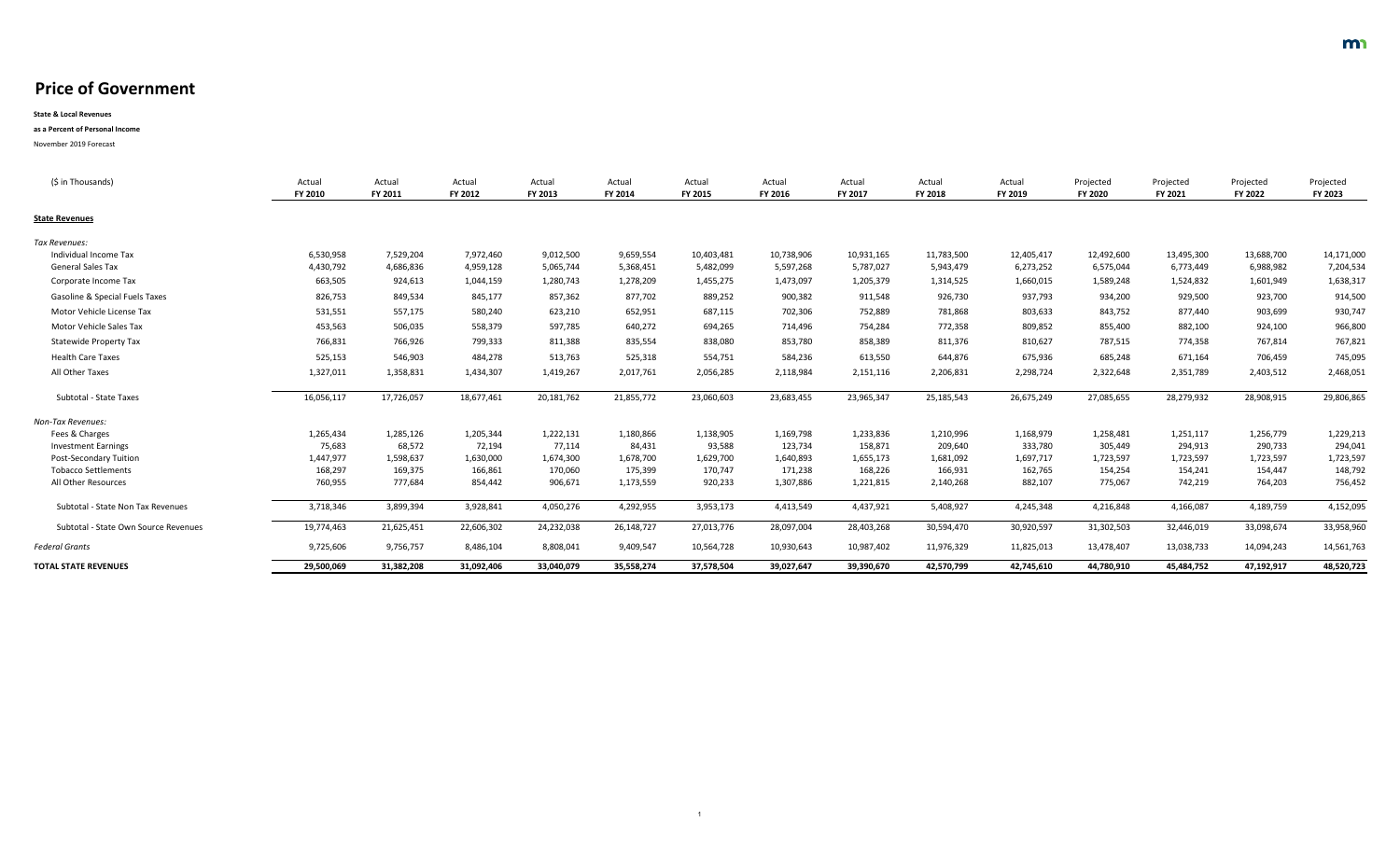**State & Local Revenues**

#### **as a Percent of Personal Income**

November 2019 Forecast

| (\$ in Thousands)                      | Actual<br>FY 2010 | Actual<br>FY 2011 | Actual<br>FY 2012 | Actual<br>FY 2013 | Actual<br><b>FY 2014</b> | Actual<br>FY 2015 | Actual<br>FY 2016 | Actual<br>FY 2017 | Actual<br><b>FY 2018</b> | Actual<br>FY 2019 | Projected<br><b>FY 2020</b> | Projected<br>FY 2021 | Projected<br>FY 2022 | Projected<br>FY 2023 |
|----------------------------------------|-------------------|-------------------|-------------------|-------------------|--------------------------|-------------------|-------------------|-------------------|--------------------------|-------------------|-----------------------------|----------------------|----------------------|----------------------|
| <b>Local Non-School Revenues</b>       |                   |                   |                   |                   |                          |                   |                   |                   |                          |                   |                             |                      |                      |                      |
| Tax Revenues:                          |                   |                   |                   |                   |                          |                   |                   |                   |                          |                   |                             |                      |                      |                      |
| <b>Property Tax</b>                    | 4,875,947         | 4,973,156         | 5,057,424         | 5,300,123         | 5,367,186                | 5,447,952         | 5,575,309         | 5,800,945         | 6,037,866                | 6,349,630         | 6,664,632                   | 6,998,330            | 7,293,471            | 7,618,270            |
| Sales Tax                              | 281,471           | 295,212           | 316,217           | 331,528           | 346,540                  | 372,913           | 421,657           | 470,681           | 509,592                  | 643,382           | 674,537                     | 714,435              | 737,314              | 760,678              |
| <b>Other Taxes</b>                     | 186,593           | 172,002           | 175,355           | 176,652           | 215,053                  | 261,453           | 264,258           | 278,865           | 278,249                  | 294,213           | 313,013                     | 331,086              | 338,834              | 347,348              |
| Subtotal - Local Taxes                 | 5,344,011         | 5,440,369         | 5,548,996         | 5,808,303         | 5,928,779                | 6,082,318         | 6,261,224         | 6,550,492         | 6,825,707                | 7,287,225         | 7,652,182                   | 8,043,851            | 8,369,619            | 8,726,295            |
| Non-Tax Revenues:                      |                   |                   |                   |                   |                          |                   |                   |                   |                          |                   |                             |                      |                      |                      |
| <b>Special Assessments</b>             | 344,332           | 347,913           | 321,931           | 338,755           | 368,775                  | 355,259           | 351,391           | 356,065           | 341,020                  | 357,431           | 369,410                     | 383,066              | 397,488              | 414,752              |
| <b>Licenses and Permits</b>            | 151,194           | 157,641           | 170,119           | 189,936           | 206,706                  | 227,075           | 236,008           | 244,242           | 264,833                  | 277,600           | 287,051                     | 297,891              | 309,406              | 323,274              |
| <b>Charges for Services</b>            | 1,122,285         | 1,091,618         | 1,101,390         | 1,200,528         | 1,278,007                | 1,294,978         | 1,353,293         | 1,424,662         | 1,513,347                | 1,574,558         | 1,618,730                   | 1,669,375            | 1,722,801            | 1,787,343            |
| <b>Investment Earnings</b>             | 178,693           | 143,817           | 189,380           | 118,811           | (48, 374)                | 197,075           | 101,746           | 107,694           | 147,112                  | 150,462           | 160,455                     | 158,851              | 166,793              | 175,133              |
| <b>Selected Enterprise Revenues</b>    | 3,468,110         | 3,432,935         | 3,586,765         | 3,819,575         | 3,786,805                | 3,981,481         | 4,192,176         | 4,339,168         | 4,626,712                | 4,847,529         | 5,004,578                   | 5,184,599            | 5,374,517            | 5,603,879            |
| <b>Miscellaneous Revenues</b>          | 615,737           | 512,230           | 504,049           | 483,034           | 489,369                  | 499,612           | 501,240           | 504,062           | 446,054                  | 464,905           | 480,056                     | 497,326              | 515,540              | 537,360              |
| Subtotal - Local Non Tax Revenues      | 5,880,351         | 5,686,154         | 5,873,634         | 6,150,639         | 6,081,288                | 6,555,480         | 6,735,854         | 6,975,892         | 7,339,078                | 7,672,485         | 7,920,281                   | 8,191,107            | 8,486,545            | 8,841,741            |
| Subtotal - Local Own Source Revenues   | 11,224,362        | 11,126,523        | 11,422,630        | 11,958,942        | 12,010,067               | 12,637,798        | 12,997,077        | 13,526,383        | 14,164,785               | 14,959,710        | 15,572,463                  | 16,234,958           | 16,856,164           | 17,568,037           |
| Intergovernmental Revenue:             |                   |                   |                   |                   |                          |                   |                   |                   |                          |                   |                             |                      |                      |                      |
| <b>State Aid</b>                       | 2,587,881         | 2,498,658         | 2,541,924         | 2,499,281         | 2,541,940                | 2,836,470         | 2,980,783         | 3,090,735         | 3,033,383                | 3,117,474         | 3,320,780                   | 3,391,108            | 3,391,874            | 3,453,266            |
| Local Aid                              | 340,912           | 308,779           | 333,561           | 330,102           | 409,895                  | 391,775           | 375,941           | 378,636           | 527,604                  | 507,861           | 507,861                     | 507,861              | 507,861              | 507,861              |
| Federal Aid                            | 1,077,804         | 1,218,445         | 1,169,494         | 1,121,132         | 985,667                  | 1,035,303         | 1,012,298         | 994,062           | 1,002,852                | 1,010,299         | 1,022,054                   | 1,032,274            | 1,042,597            | 1,053,023            |
| Subtotal - Intergovernmental Revenue   | 4,006,597         | 4,025,882         | 4,044,979         | 3,950,515         | 3,937,502                | 4,263,548         | 4,369,022         | 4,463,432         | 4,563,839                | 4,635,634         | 4,850,695                   | 4,931,243            | 4,942,333            | 5,014,150            |
| <b>TOTAL LOCAL NON-SCHOOL REVENUES</b> | 15,230,959        | 15,152,405        | 15,467,609        | 15,909,457        | 15,947,569               | 16,901,346        | 17,366,099        | 17,989,815        | 18,728,624               | 19,595,344        | 20,423,158                  | 21,166,202           | 21,798,497           | 22,582,186           |

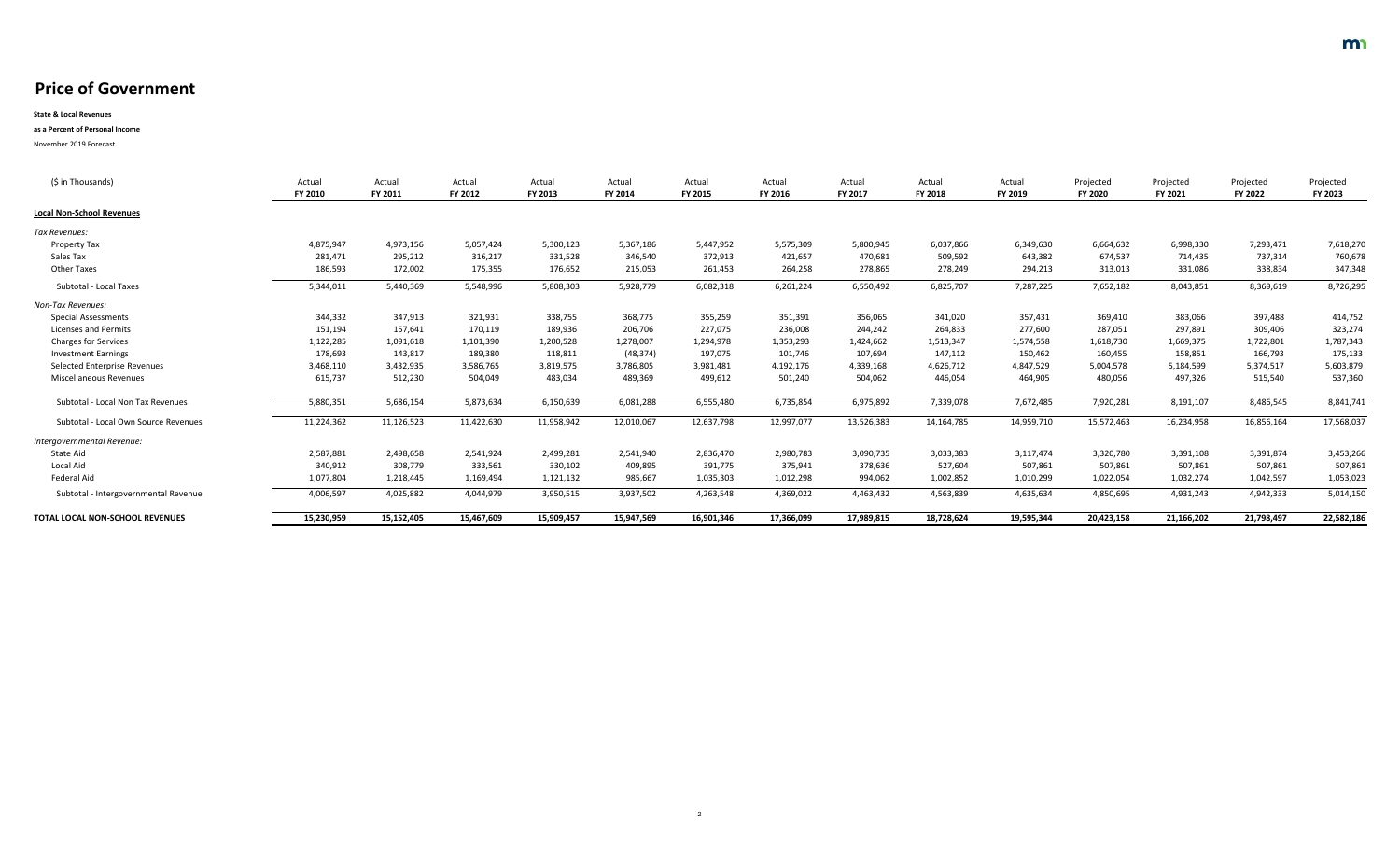**State & Local Revenues**

#### **as a Percent of Personal Income**

November 2019 Forecast

| (\$ in Thousands)                           | Actual<br><b>FY 2010</b> | Actual<br>FY 2011 | Actual<br>FY 2012 | Actual<br>FY 2013 | Actual<br><b>FY 2014</b> | Actual<br><b>FY 2015</b> | Actual<br><b>FY 2016</b> | Actual<br>FY 2017 | Actual<br><b>FY 2018</b> | Actual<br>FY 2019 | Projected<br><b>FY 2020</b> | Projected<br>FY 2021 | Projected<br>FY 2022 | Projected<br>FY 2023 |
|---------------------------------------------|--------------------------|-------------------|-------------------|-------------------|--------------------------|--------------------------|--------------------------|-------------------|--------------------------|-------------------|-----------------------------|----------------------|----------------------|----------------------|
| <b>School District Revenues</b>             |                          |                   |                   |                   |                          |                          |                          |                   |                          |                   |                             |                      |                      |                      |
| Tax Revenues:                               |                          |                   |                   |                   |                          |                          |                          |                   |                          |                   |                             |                      |                      |                      |
| <b>Property Tax</b>                         | 2,056,723                | 2,122,599         | 2,162,072         | 2,262,056         | 2,297,370                | 2,339,265                | 2,448,645                | 2,619,632         | 2,682,117                | 2,862,966         | 3,082,238                   | 3,284,419            | 3,461,533            | 3,659,695            |
| <b>Taconite Production Tax</b>              | 8,667                    | 8,805             | 7,679             | 7,606             | 7,257                    | 8,908                    | 9,119                    | 8,664             | 8,598                    | 8,088             | 7,851                       | 8,995                | 8,689                | 8,789                |
| Subtotal - School District Tax Revenues     | 2,065,390                | 2,131,404         | 2,169,751         | 2,269,662         | 2,304,627                | 2,348,173                | 2,457,764                | 2,628,296         | 2,690,715                | 2,871,054         | 3,090,089                   | 3,293,414            | 3,470,222            | 3,668,484            |
| Non-Tax Revenues:                           |                          |                   |                   |                   |                          |                          |                          |                   |                          |                   |                             |                      |                      |                      |
| Fee Revenue                                 | 487,304                  | 493,927           | 509,731           | 516,350           | 526,486                  | 518,615                  | 545,579                  | 567,228           | 586,260                  | 609,841           | 622,038                     | 634,479              | 647,168              | 660,111              |
| <b>Other Miscellaneous Revenue</b>          | 266,948                  | 261,008           | 261,224           | 248,829           | 264,903                  | 264,603                  | 304,628                  | 295,130           | 315,310                  | 353,883           | 357,420                     | 360,994              | 364,604              | 368,250              |
| Subtotal - School District Non Tax Revenues | 754,252                  | 754,935           | 770,955           | 765,179           | 791,389                  | 783,218                  | 850,207                  | 862,358           | 901,570                  | 963,724           | 979,458                     | 995,473              | 1,011,772            | 1,028,362            |
| Subtotal - School Dist Own Source Revenues  | 2,819,642                | 2,886,339         | 2,940,706         | 3,034,841         | 3,096,016                | 3,131,391                | 3,307,971                | 3,490,654         | 3,592,285                | 3,834,778         | 4,069,547                   | 4,288,887            | 4,481,994            | 4,696,845            |
| Intergovernmental Revenue:                  |                          |                   |                   |                   |                          |                          |                          |                   |                          |                   |                             |                      |                      |                      |
| State Aid                                   | 6,755,240                | 6,868,597         | 7,007,915         | 7,285,035         | 7,527,881                | 8,124,733                | 8,401,294                | 8,756,732         | 9,081,450                | 9,402,467         | 9,669,671                   | 10,011,035           | 10,141,465           | 10,297,756           |
| <b>State Paid Tax Credits</b>               | 9,592                    | 9,567             | 10,184            | 9,934             | 9,766                    | 9,661                    | 9,784                    | 10,671            | 10,453                   | 10,545            | 10,528                      | 10,873               | 10,967               | 11,036               |
| <b>Education Homestead Credit</b>           |                          |                   |                   | $\mathbf 0$       | $\overline{0}$           |                          |                          |                   |                          |                   |                             |                      |                      |                      |
| <b>Education Agricultural Credit</b>        |                          |                   |                   | $\overline{0}$    | $\overline{0}$           |                          |                          |                   |                          |                   |                             |                      |                      |                      |
| Market Value Homestead Credit               | 53,994                   | 57,165            | 60,934            | 132               |                          |                          |                          |                   |                          |                   |                             |                      |                      |                      |
| Homestead Agric Land MV Credit              | 5,624                    | 5,470             | 5,345             | 5,279             | 5,134                    | 5,021                    | 8,801                    | 9,101             | 8,667                    | 8,544             | 8,683                       | 8,157                | 8,157                | 8,157                |
| Ag School Bond Credit                       |                          |                   |                   |                   |                          |                          |                          |                   |                          | 36,033            | 38,055                      | 58,087               | 68,895               | 77,639               |
| Local Aid                                   | 43,389                   | 40,314            | 40,927            | 43,350            | 47,235                   | 52,039                   | 51,359                   | 50,215            | 50,412                   | 50,245            | 53,082                      | 53,082               | 53,082               | 53,082               |
| Federal Aid                                 | 1,362,002                | 905,266           | 797,199           | 709,503           | 695,420                  | 699,270                  | 713,583                  | 744,012           | 749,207                  | 775,769           | 783,526                     | 791,362              | 799,275              | 807,268              |
| Subtotal - Intergovernmental Revenue        | 8,229,841                | 7,886,379         | 7,922,504         | 8,053,233         | 8,285,436                | 8,890,724                | 9,184,821                | 9,570,731         | 9,900,189                | 10,283,603        | 10,563,545                  | 10,932,595           | 11,081,841           | 11,254,938           |
|                                             | 11,049,483               | 10,772,718        | 10,863,210        | 11,088,074        | 11,381,452               | 12,022,115               | 12,492,792               | 13,061,385        | 13,492,474               | 14,118,381        | 14,633,092                  | 15,221,482           | 15,563,835           | 15,951,783           |
| <b>TOTAL SCHOOL DISTRICT REVENUES</b>       |                          |                   |                   |                   |                          |                          |                          |                   |                          |                   |                             |                      |                      |                      |